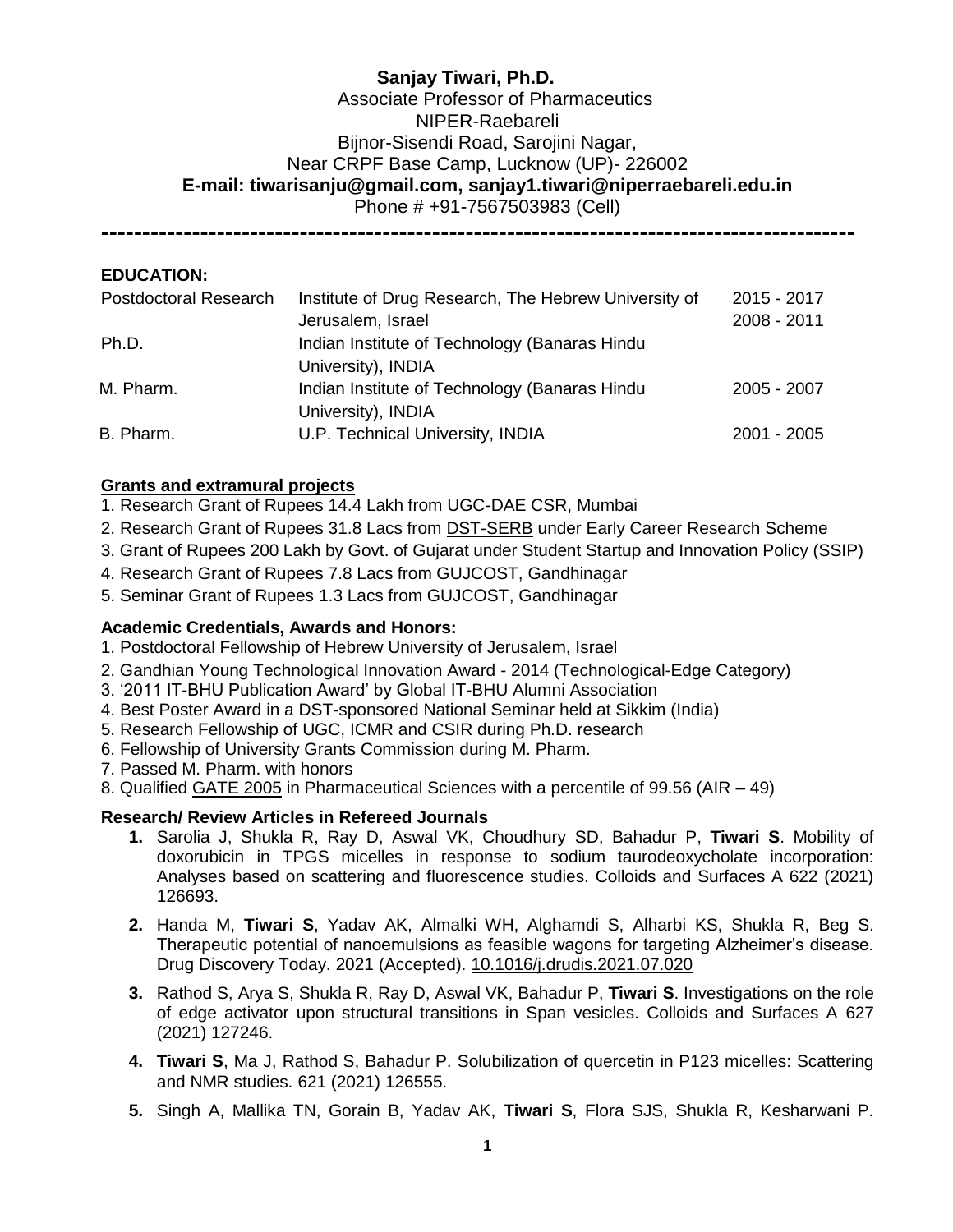Quantum dot: Heralding a brighter future in neurodegenerative disorders. Journal of Drug Delivery Science and Technology. 65 (2021) 102700.

- **6.** Kumar AVP, Dubey SK, **Tiwari S**, Puri A, Hejmady S, Gorain B, Kesharwani P. Recent advances in nanoparticles mediated photothermal therapy induced tumor regression. International Journal of Pharmaceutics 606 (2021) 120848.
- **7.** Patil R, Ray D, Aswal VK, Bussy C, Bahadur P, **Tiwari S**. Adsorption of P103 nanoaggregates on graphene oxide nanosheets: Role of electrostatic forces in improving nanosheet dispersion. Langmuir. 37 (2021) 867-873.
- **8.** Gandhi SM, Khan AK, Rathod S, Jain R, Dubey SK, Ray D, Aswal VK, Joshi A, Bahadur P, **Tiwari S**. Water driven transformation of a nonionic microemulsion into liquid crystalline phase: Structural characterizations and drug release behavior. Journal of Molecular Liquids. 326 (2021) 115239. (ISSN - 0167-7322; Impact factor – 5.0)
- **9.** Rathod S, Joshi A, Ray D, Aswal VK, Verma G, Bahadur P, **Tiwari S**. Changes in aggregation properties of TPGS micelles in the presence of sodium cholate. Colloids and Surface A. 2021, 610, 125938.
- **10.** Patil R, Patel H, Pillai SB, Jha PK, Bahadur P, **Tiwari S**. Influence of surface oxygen clusters upon molecular stacking of paclitaxel over graphene oxide sheets. Materials Science and Engineering: C. (2020) 111232.
- **11.** Rathod S, Bahadur P, **Tiwari S**. Nanocarriers based on vitamin E-TPGS: Design principle and molecular insights into improving the efficacy of anticancer drugs. International Journal of Pharmaceutics. (2020) 120045.
- **12.** Patel D, Rathod S, **Tiwari S**, Kuperkar K, Ray D, Aswal VK, Bahadur P. Self-Association in EO–BO–EO Triblock Copolymers as a nanocarrier template for sustainable release of anticancer drugs. Journal of Physical Chemistry B. 124, (2020) 11750–11761.
- **13. Tiwari S**, Sarolia J, Kansara V, Chudasama NA, Prasad K, Ray D, Aswal VK, Bahadur P. Synthesis, Colloidal Characterization and Targetability of Phenylboronic Acid Functionalized α-Tocopheryl Polyethylene Glycol Succinate in Cancer Cells. Polymers. 12 (2020) 2258.
- **14.** Hejmady S, Pradhan R, Alexander A, Agrawal M, Singhvi G, Gorain B, **Tiwari S**, Kesharwani P, Dubey SK. Recent advances in targeted nanomedicine as promising antitumor therapeutics. Drug Discovery Today, 25 (2020) 2227-2244.
- **15. Tiwari S**, Kansara V, Bahadur P. Targeting Anticancer Drugs with Pluronic Aggregates: Recent Updates. International Journal of Pharmaceutics. (2020) 119544.
- **16.** Patil R, Marathe D, Roy SP, Husain GM, Bahadur P, **Tiwari S**. Biosafety assessment of P103 stabilized graphene oxide nanosheets. Materials Today Communications. (2020) 101319.
- **17.** Dubey SK, Salunkhe S, Agrawal M, Kali M, Singhvi G, **Tiwari S**, Saraf S, Saraf S, Alexander A. Understanding the Pharmaceutical Aspects of Dendrimers for the Delivery of Anticancer Drugs. Current Drug Targets. 21 (2020) 528-40.
- **18. Tiwari S**, Patil R, Dubey SK, Bahadur P. Graphene nanosheets as reinforcement and cellinstructive material in soft tissue scaffolds. Advances in Colloid and Interface Science. 281 (2020) 102167.
- **19.** Patil R, Marathe D, Roy SP, Ray D, Aswal VK, Jha PK, Bahadur P, **Tiwari S**. Colloidal stability of graphene oxide nanosheets in association with triblock copolymers: A neutron scattering analysis. Materials Science & Engineering C. 109 (2020) 110559.
- **20.** Patel A, **Tiwari S**, Jha PK. Molecular interaction between bi-antennary phenylboronic acid and sialic acid using density functional theory and multi-time scale trajectories. Journal of Biomolecular Structure & Dynamics. 38 (2020) 1242-47.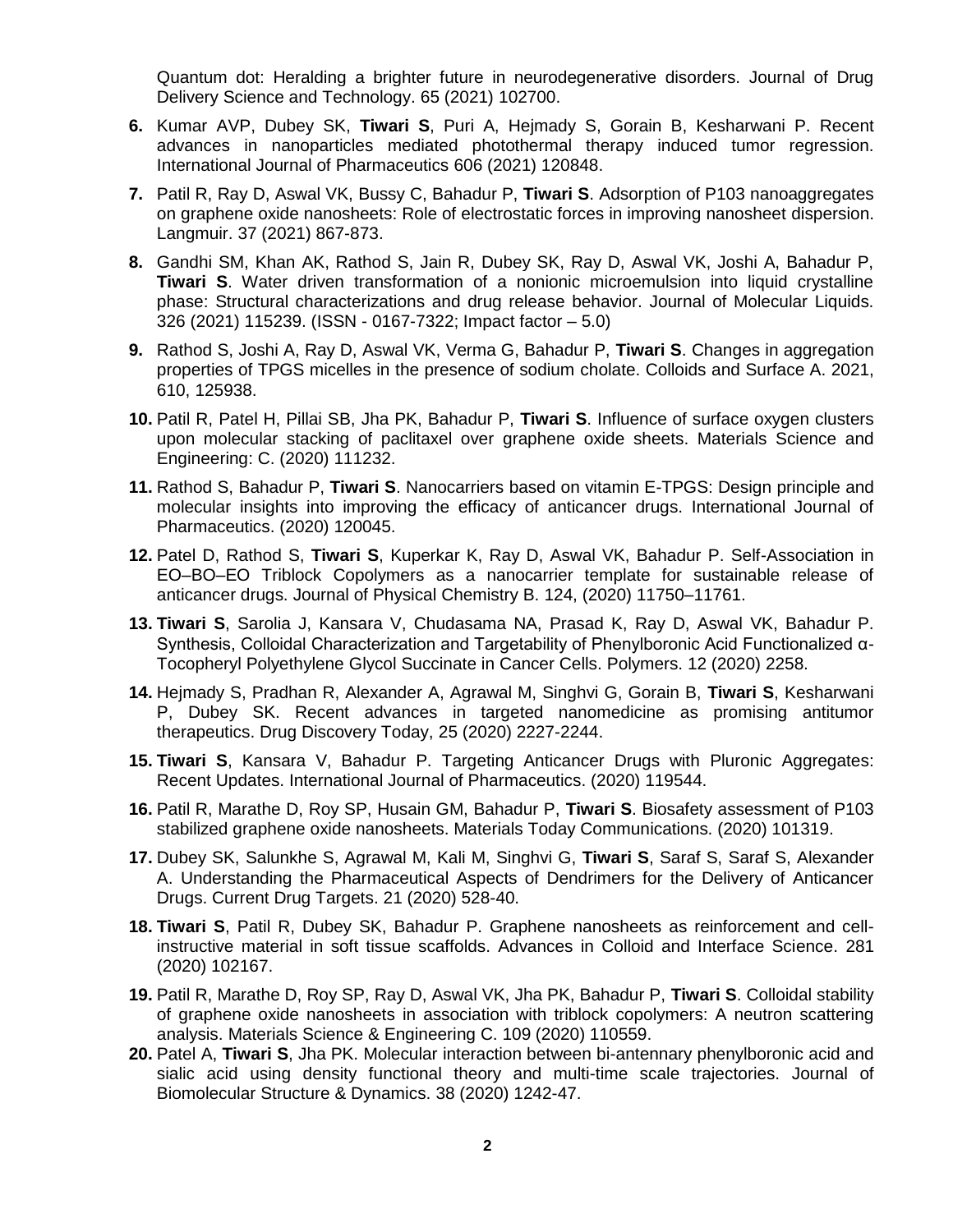- **21.** Golwala P, Rathod S, Patil R, Joshi A, Ray D, Aswal VK, Bahadur P, **Tiwari S**. Effect of cosurfactant addition on phase behavior and microstructure of a water dilutable microemulsion. Colloids and Surface B: Biointerfaces. 186 (2020) 110736.
- **22.** Patil R, Bahadur P, Tiwari S. Dispersed graphene materials of biomedical interest and their toxicological consequences. Advances in Colloid and Interface Science. 275 (2020) 102051.
- **23.** Patil R, Kansara V, Ray D, Aswal VK, Jha PK, Bahadur P, Tiwari S. Slow degrading hyaluronic acid hydrogel reinforced with cationized graphene nanosheets. International Journal of Biological Macromolecules. 141 (2019) 232–239.
- **24.** Vyas B, Pillai SA, **Tiwari S**, Bahadur P. Effects of head group and counter-ion variation in cationic surfactants on the microstructures of EO-PO block copolymer micelles. Colloid and Interface Science Communications. 33 (2019) 100216.
- **25.** Pathan H, Patil R, Ray D, Aswal VK, Bahadur P, **Tiwari S**. Structural changes in non-ionic surfactant micelles induced by ionic liquids and application thereof for improved solubilization of quercetin. Journal of Molecular Liquids. 290 (2019) 111235.
- **26.** Jain S, Pandey S, Sola P, Pathan H, Patil R, Ray D, Aswal VK, Bahadur P, **Tiwari S**. Solubilization of carbamazepine in TPGS micelles: effect of temperature and electrolyte addition. AAPS PharmSciTech.20 (2019) 203.
- **27. Tiwari S**, Patil R, Dubey SK, Bahadur P. Derivatization approaches and applications of pullulan. Advances in Colloid and Interface Science. 269 (2019) 296-308.
- **28.** Patel A, **Tiwari S**, Jha PK. Theoretical investigations and density functional theory-based probe of the affinity interaction of saccharide ligands with extra-cellular sialic acid residues. Journal of Biomolecular Structure & Dynamics. 37 (2019) 1545-54.
- **29.** Rathod V, Tripathi R, Joshi P, Jha PK, Bahadur P, **Tiwari S**. Paclitaxel encapsulation into dual-functionalized multi-walled carbon nanotubes. AAPS PharmSciTech. 20 (2019) 51.
- **30. Tiwari S**, Patil R, Bahadur P. Polysaccharide based scaffolds for soft tissue engineering applications. Polymers. 11 (2019) 1.
- **31. Tiwari S**, Bahadur P. Modified hyaluronic acid-based materials for biomedical applications. International Journal of Biological Macromolecules. 121 (2019) 556-571.
- **32.** Kansara V, Patil R, Tripathi R, Jha PK, Bahadur P, **Tiwari S**. Functionalized graphene nanosheets with improved dispersion stability and superior paclitaxel loading capacity. Colloids and Surfaces B: Biointerfaces.173 (2019) 421-8.
- **33.** Sheth U, **Tiwari S**, Bahadur A. Preparation and characterization of anti-tubercular drugs encapsulated in polymer micelles. Journal of Drug Delivery Science and Technology. 48 (2018) 422-8.
- **34.** Patidar P, Bahadur A, Prasad K, **Tiwari S**, Aswal VK, Bahadur P. Synthesis, self-assembly and micellization characteristics of choline alkanoate ionic liquids in association with a star block copolymer. Colloids and Surfaces A: Physicochemical and Engineering Aspects. 555 (2018) 691-8.
- **35.** Rathod S, Tripathi R, Verma G, Aswal VK, Bahadur P, **Tiwari S**. Bioadhesive polymeric filmbased integrative platform for the unidirectional carbamazepine release from a volatile microemulsion. Colloids and Surfaces B: Biointerfaces. 170 (2018) 683-91.
- **36. Tiwari S**. Mannosylated constructs as a platform for cell-specific delivery of bioactive agents. Critical Reviews™ in Therapeutic Drug Carrier Systems.35 (2018) 157-194.
- **37. Tiwari S**, Tirosh B, Rubinstein A. Increasing the affinity of cationized polyacrylamide-paclitaxel nanoparticles towards colon cancer cells by a surface recognition peptide. International Journal of Pharmaceutics. 531(2017) 281-91.
- **38.** Patel H, Patel K, **Tiwari S**, Pandey S, Shah S, Gohel M. Quality by Design (QbD) Approach